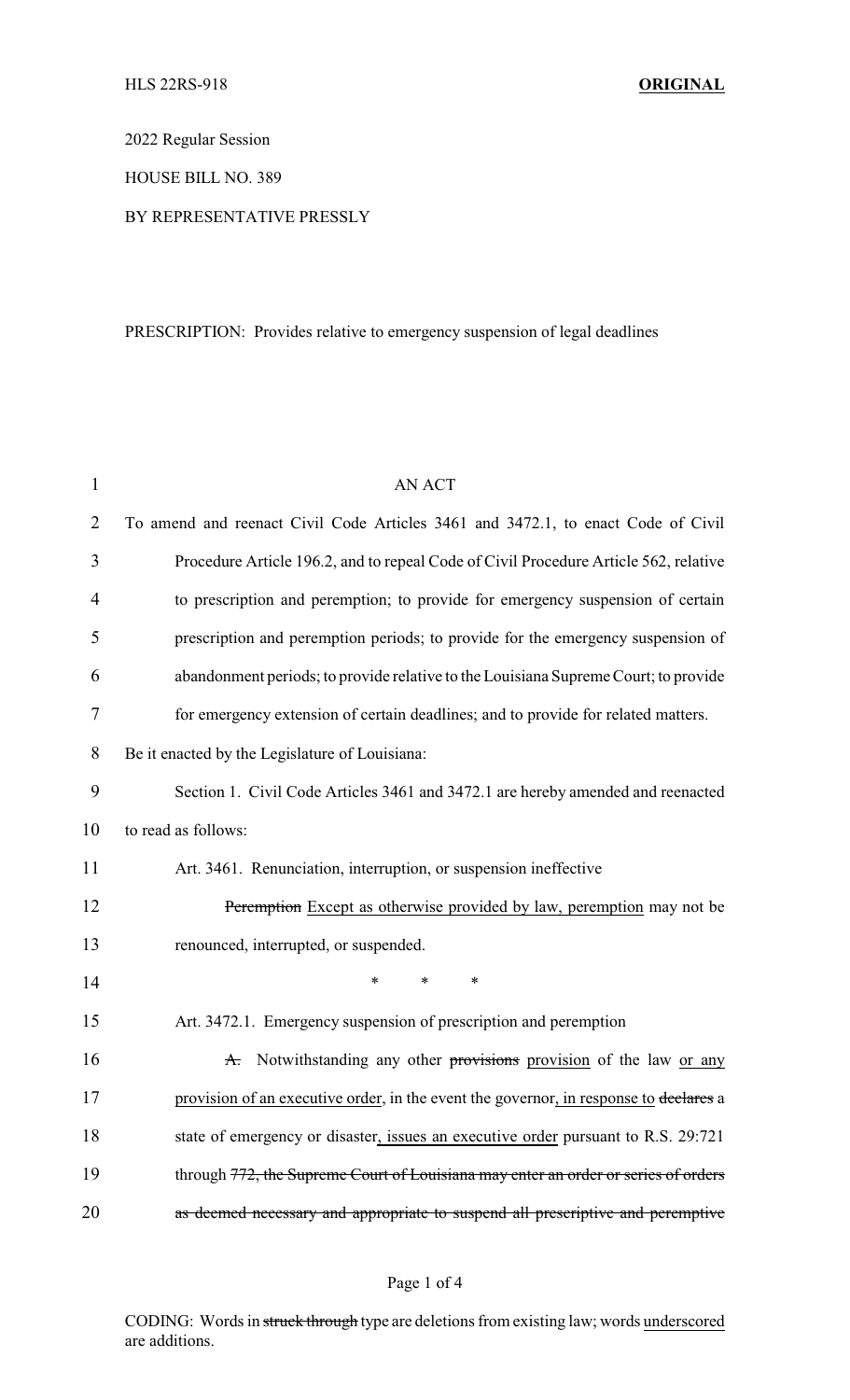| $\mathbf{1}$   | periods for a period of time not to exceed ninety days. Thereafter, should the need      |  |  |
|----------------|------------------------------------------------------------------------------------------|--|--|
| $\overline{2}$ | for continuing suspension be necessary to preserve access to the courts, the governor    |  |  |
| 3              | may issue executive orders as deemed appropriate. The period of suspension               |  |  |
| 4              | authorized by the provisions of this Article shall terminate upon the earlier of an      |  |  |
| 5              | order of the Supreme Court of Louisiana or upon termination of the declared state        |  |  |
| 6              | of disaster or emergency. Nothing in this Article limits the authority of the governor   |  |  |
| 7              | or the legislature to act in accordance with its authority 775 that purports to suspend  |  |  |
| 8              | or extend liberative prescriptive or peremptive periods in all or part of the state, the |  |  |
| 9              | executive order shall have the effect of suspending only those liberative prescriptive   |  |  |
| 10             | or peremptive periods that would have otherwise accrued during the period of time        |  |  |
| 11             | specified in the order or, if no period of time is specified, during the duration of the |  |  |
| 12             | effectiveness of the executive order. Upon the termination of the period of              |  |  |
| 13             | suspension, liberative prescription or peremption commences to run again and             |  |  |
| 14             | accrues upon the earlier of ten days after the expiration of the period of suspension    |  |  |
| 15             | or in accordance with the period of time as calculated pursuant to Article 3472.         |  |  |
| 16             | B. The right to file any pleading subject to the suspension as provided by               |  |  |
| 17             | Paragraph A of this Article shall terminate sixty days after the termination of the      |  |  |
| 18             | suspension as provided by Paragraph A of this Article.                                   |  |  |
| 19             | Section 2. Code of Civil Procedure Article 196.2 is hereby enacted to read as            |  |  |
| 20             | follows:                                                                                 |  |  |
| 21             | Art. 196.2. Power of Supreme Court to extend deadlines during emergencies                |  |  |
| 22             | In the event that the governor declares a state of emergency or disaster                 |  |  |
| 23             | pursuant to R.S. 29:721 through 775, the Supreme Court of Louisiana, rather than         |  |  |
| 24             | the governor, may issue orders suspending or extending deadlines applicable to legal     |  |  |
| 25             | proceedings in courts, including periods of time applicable for abandonment of           |  |  |
| 26             | actions, in all or part of the state of Louisiana. A court order suspending or           |  |  |
| 27             | extending deadlines applicable to legal proceedings in courts shall have the effect of   |  |  |
| 28             | extending only those deadlines that would have otherwise run during the period of        |  |  |
| 29             | time specified in the order. After the period of suspension or extension has expired,    |  |  |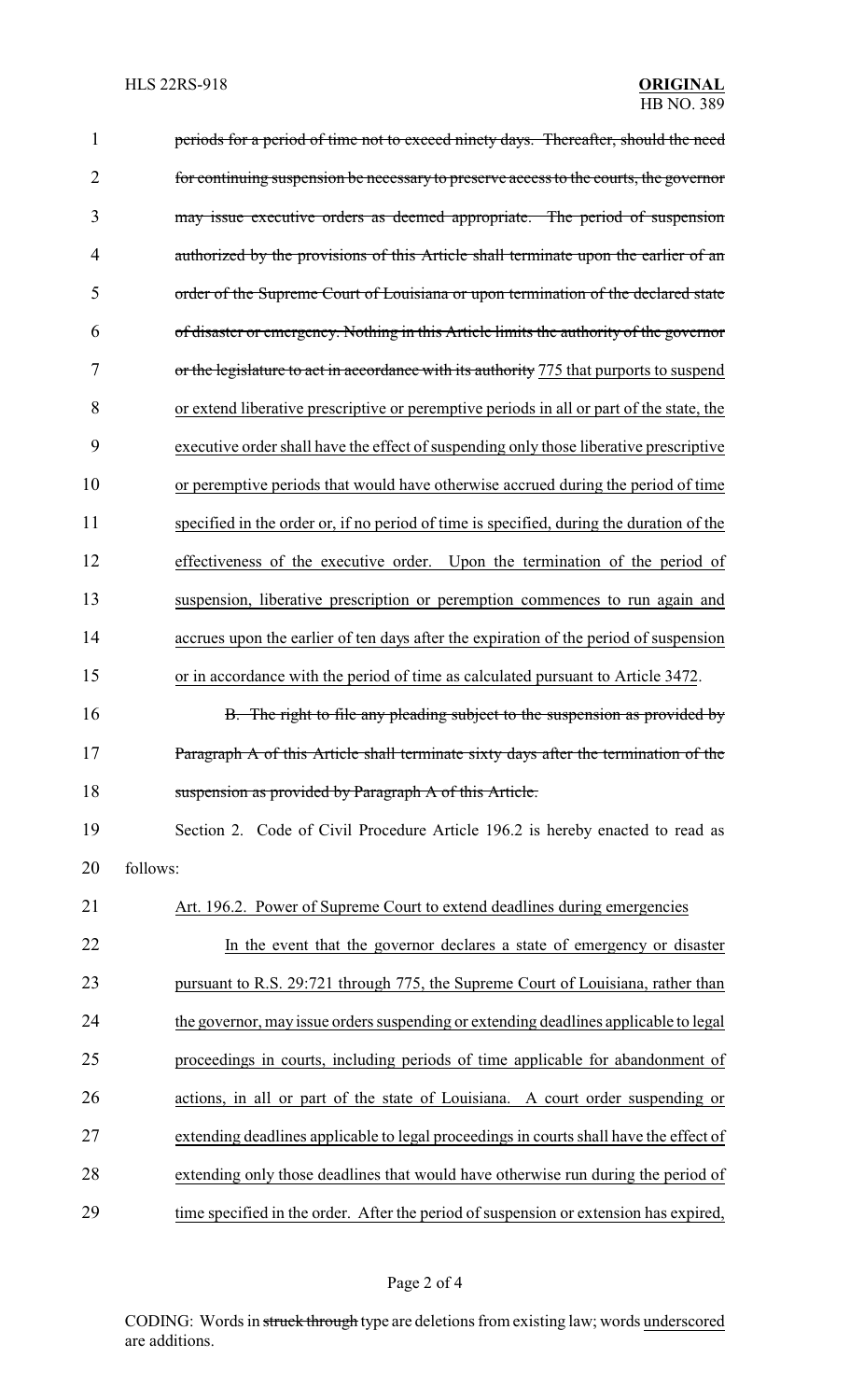- 1 a party shall have an amount of time as specified in the court order to file any
- 2 pleading affected by the suspension or extension. If no amount of time is specified,
- 3 a party shall have ten days after the period of suspension or extension has expired.
- 4 Section 3. Code of Civil Procedure Article 562 is hereby repealed in its entirety.

## DIGEST

The digest printed below was prepared by House Legislative Services. It constitutes no part of the legislative instrument. The keyword, one-liner, abstract, and digest do not constitute part of the law or proof or indicia of legislative intent. [R.S. 1:13(B) and 24:177(E)]

| HB 389 Original | 2022 Regular Session | Pressly |
|-----------------|----------------------|---------|
|                 |                      |         |

**Abstract:** Provides relative to periods of prescription, peremption, and abandonment during declared emergencies or disasters.

Present law (C.C. Art. 3447) provides that liberative prescription is a mode of barring actions as a result of inaction for a period of time.

Present law (C.C. Art. 3458) provides that peremption is a period of time fixed by law for the existence of a right. Present law provides that unless timely exercised, the right is extinguished upon the expiration of the peremptive period.

Present law (C.C. Art. 3467) provides that prescription runs against all persons unless legislation establishes an exception.

Present law (C.C. Art. 3461) provides that peremption may not be renounced, interrupted, or suspended.

Proposed law changes present law and adds that the law may provide exceptions to present law.

Present law (C.C. Art. 3472.1) provides for the emergency suspension of prescription and peremption in the event that the governor declares a state of emergency or disaster pursuant to present law (R.S. 29:721-772; Louisiana Homeland Security and Emergency Assistance and Disaster Act, National Guard Mutual Assistance Counter-Drug Activities Compact, and Louisiana Health Emergency Powers Act).

Present law provides that if the governor declares a state of emergency or disaster, the La. Supreme Court may suspend all prescriptive and peremptive periods for up to 90 days.

Present law provides for continuing suspensions.

Present law provides that the suspension period will terminate upon the earlier of a supreme court order or termination of the declared state of emergency or disaster. Present law provides that the right to file any pleading subject to the suspension as provided in present law shall terminate 60 days after the suspension terminates.

Proposed law changes present law and provides that if the governor declares a state of emergency or disaster and issues an order that suspends or extends the liberative prescriptive and peremption periods, the executive order shall have the effect of suspending only those liberative prescriptive or peremptive periods that would have otherwise accrued during the time specified in the order or duration of the order's effectiveness.

### Page 3 of 4